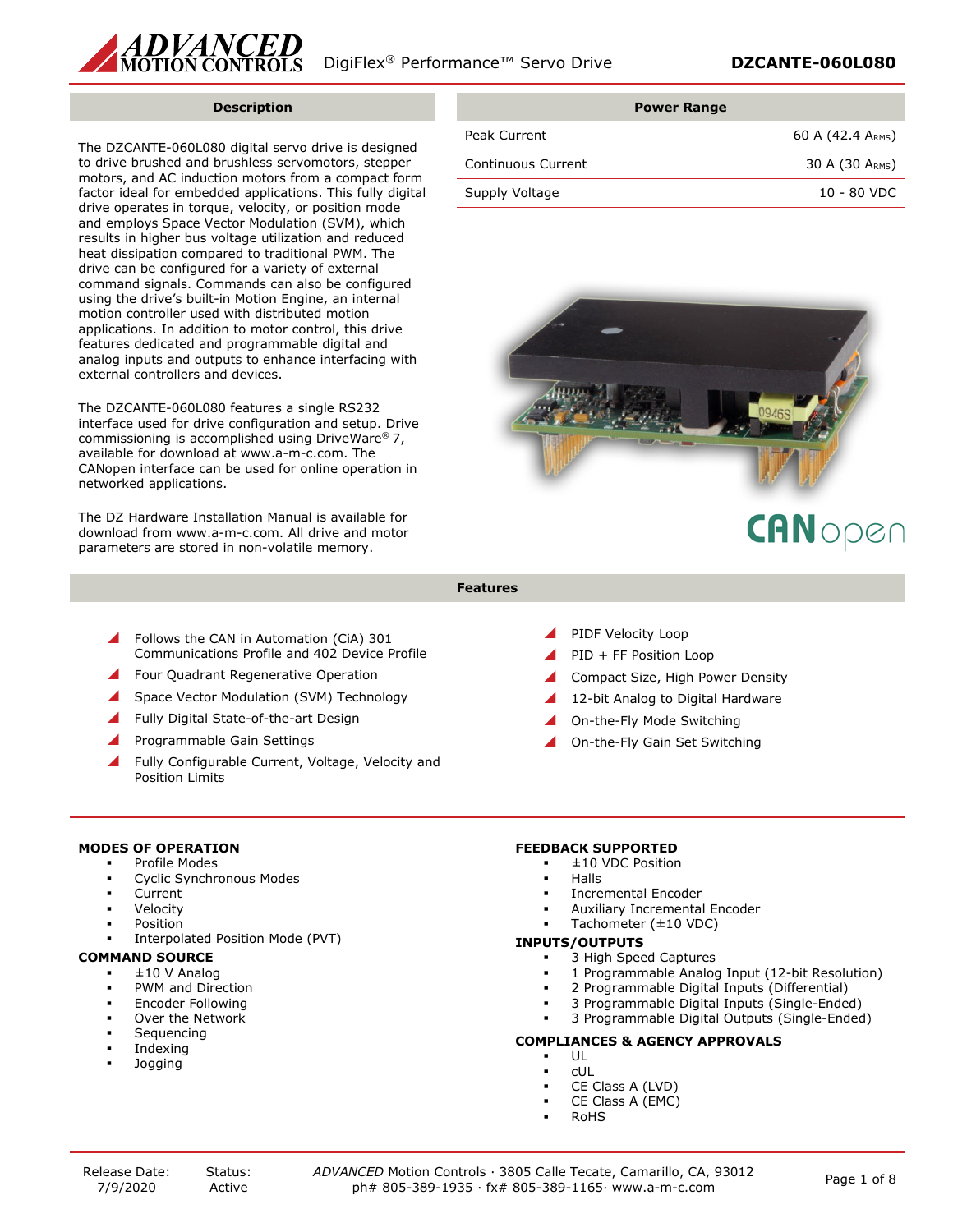

# **BLOCK DIAGRAM**



#### **Information on Approvals and Compliances**

| $c$ $\boldsymbol{H}$ <sub>us</sub> | US and Canadian safety compliance with UL 508c, the industrial standard for power conversion electronics. UL<br>registered under file number E140173. Note that machine components compliant with UL are considered UL<br>registered as opposed to UL listed as would be the case for commercial products.                                                                |
|------------------------------------|---------------------------------------------------------------------------------------------------------------------------------------------------------------------------------------------------------------------------------------------------------------------------------------------------------------------------------------------------------------------------|
| $\epsilon$                         | Compliant with European EMC Directive 2014/30/EU on Electromagnetic Compatibility (specifically EN 61000-6-<br>4:2007/A1:2011 for Emissions, Class A and EN 61000-6-2:2005 for Immunity, Performance Criteria A).<br>LVD requirements of Directive 2014/35/EU (specifically, EN 60204-1:2006/A1:2009, a Low Voltage Directive to<br>protect users from electrical shock). |
| ROHS<br><b>Compliant</b>           | The RoHS Directive restricts the use of certain substances including lead, mercury, cadmium, hexavalent chromium<br>and halogenated flame retardants PBB and PBDE in electronic equipment.                                                                                                                                                                                |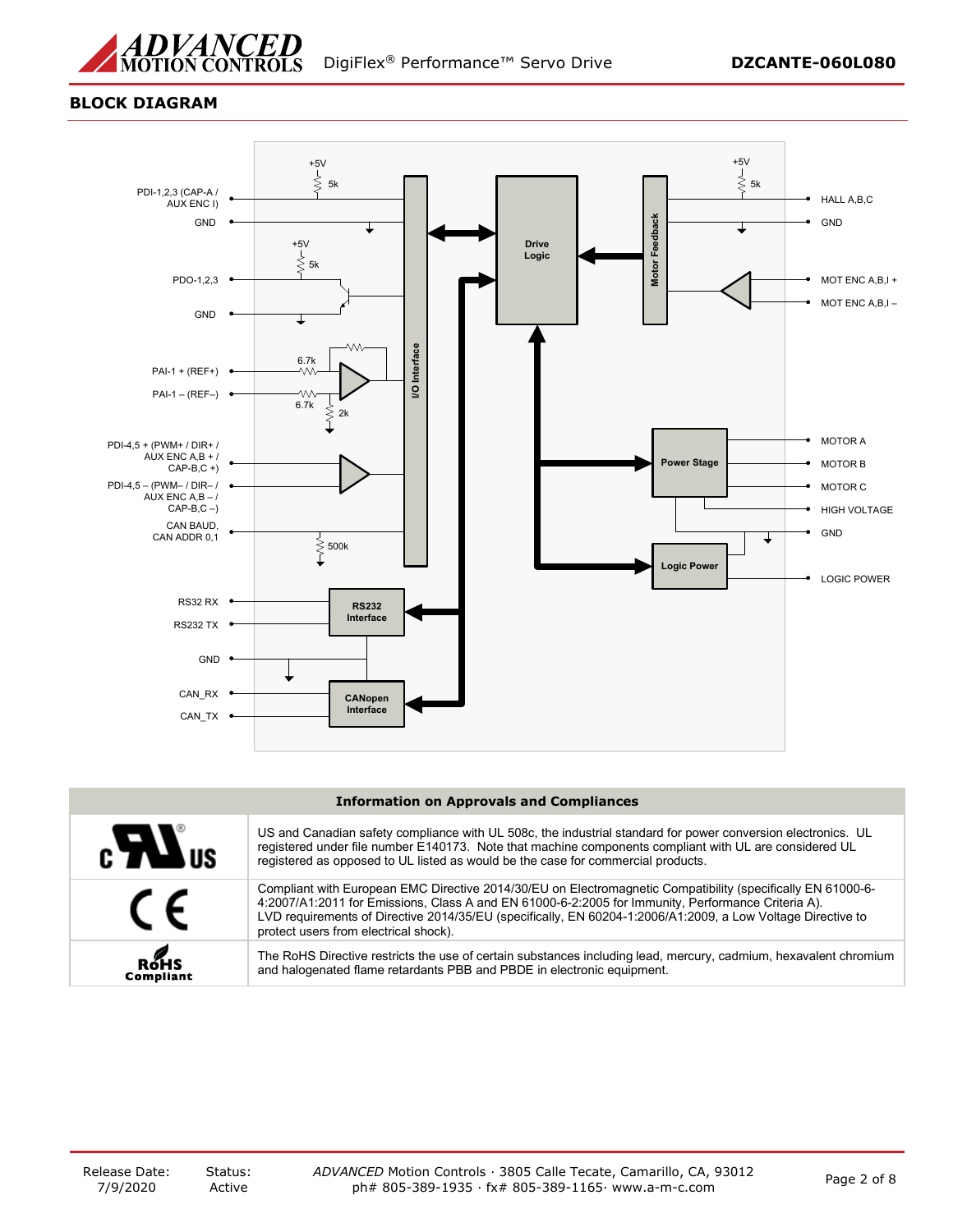

# **SPECIFICATIONS**

|                                                        |                              | <b>Power Specifications</b>                                                                                                                                         |
|--------------------------------------------------------|------------------------------|---------------------------------------------------------------------------------------------------------------------------------------------------------------------|
| Description                                            | Units                        | Value                                                                                                                                                               |
| DC Supply Voltage Range                                | <b>VDC</b>                   | $10 - 80$                                                                                                                                                           |
| DC Bus Over Voltage Limit                              | <b>VDC</b>                   | 88                                                                                                                                                                  |
| DC Bus Under Voltage Limit                             | <b>VDC</b>                   | 8                                                                                                                                                                   |
| Logic Supply Voltage                                   | <b>VDC</b>                   | $5 (+/- 5%)$                                                                                                                                                        |
| Maximum Peak Output Current <sup>1</sup>               | A (Arms)                     | 60 (42.4)                                                                                                                                                           |
| Maximum Continuous Output Current <sup>2</sup>         | A (Arms)                     | 30 (30)                                                                                                                                                             |
| Maximum Continuous Output Power                        | W                            | 2280                                                                                                                                                                |
| Maximum Power Dissipation at Continuous Current        | W                            | 120                                                                                                                                                                 |
| Internal Bus Capacitance <sup>3</sup>                  | μF                           | 30                                                                                                                                                                  |
| Minimum Load Inductance (Line-To-Line) <sup>4</sup>    | μH                           | 250 (at 80 V supply); 150 (at 48 V supply); 75 (at 24 V supply); 40 (at 12 V supply)                                                                                |
| <b>Switching Frequency</b>                             | kHz                          | 20                                                                                                                                                                  |
| Maximum Output PWM Duty Cycle                          | $\frac{0}{0}$                | 92                                                                                                                                                                  |
|                                                        |                              | <b>Control Specifications</b>                                                                                                                                       |
| Description                                            | Units                        | Value                                                                                                                                                               |
| <b>Communication Interfaces</b>                        | ÷.                           | CANopen (RS-232 for configuration)                                                                                                                                  |
| <b>Command Sources</b>                                 |                              | ±10 V Analog, Encoder Following, Over the Network, PWM and Direction, Sequencing, Indexing, Jogging                                                                 |
| <b>Feedback Supported</b>                              | ÷.                           | ±10 VDC Position, Auxiliary Incremental Encoder, Halls, Incremental Encoder, Tachometer (±10 VDC)                                                                   |
| <b>Commutation Methods</b>                             | $\sim$                       | Sinusoidal, Trapezoidal                                                                                                                                             |
| Modes of Operation                                     |                              | Profile Modes, Cyclic Synchronous Modes, Current, Velocity, Position, Interpolated Position Mode (PVT)                                                              |
| Motors Supported <sup>5</sup>                          |                              | Three Phase (Brushless Servo), Single Phase (Brushed Servo, Voice Coil, Inductive Load), Stepper (2- or 3-<br>Phase Closed Loop), AC Induction (Closed Loop Vector) |
| <b>Hardware Protection</b>                             |                              | 40+ Configurable Functions, Over Current, Over Temperature (Drive & Motor), Over Voltage, Short Circuit<br>(Phase-Phase & Phase-Ground), Under Voltage              |
| Programmable Digital Inputs/Outputs (PDIs/PDOs)        | $\sim$                       | 5/3                                                                                                                                                                 |
| Programmable Analog Inputs/Outputs (PAIs/PAOs)         |                              | 1/0                                                                                                                                                                 |
| Primary I/O Logic Level                                | $\sim$                       | 5V TTL                                                                                                                                                              |
| Current Loop Sample Time                               | $\mu s$                      | 50                                                                                                                                                                  |
| Velocity Loop Sample Time                              | $\mu s$                      | 100                                                                                                                                                                 |
| Position Loop Sample Time                              | $\mu s$                      | 100                                                                                                                                                                 |
| Maximum Encoder Frequency                              | MHz                          | 20 (5 pre-quadrature)                                                                                                                                               |
|                                                        |                              | <b>Mechanical Specifications</b>                                                                                                                                    |
| Description                                            | Units                        | Value                                                                                                                                                               |
| <b>Agency Approvals</b>                                | $\sim$                       | CE Class A (EMC), CE Class A (LVD), cUL, RoHS, UL                                                                                                                   |
| Size (H x W x D)                                       | $mm$ (in)                    | 76.2 x 50.8 x 22.9 (3.0 x 2.0 x 0.9)                                                                                                                                |
| Weight                                                 | $g$ (oz)                     | 116.2(4.1)                                                                                                                                                          |
| Minimum Heatsink (Base) Temperature Range <sup>6</sup> | $^{\circ}$ C ( $^{\circ}$ F) | $0 - 60(32 - 140)$                                                                                                                                                  |
| Storage Temperature Range                              | $^{\circ}$ C ( $^{\circ}$ F) | $-40 - 85 (-40 - 185)$                                                                                                                                              |
| Cooling System                                         | ÷.                           | <b>Natural Convection</b>                                                                                                                                           |
| Form Factor                                            | ÷                            | PCB Mounted                                                                                                                                                         |
| P1 Connector                                           |                              | 30-pin, 2.54 mm spaced, dual-row header                                                                                                                             |
| P2 Connector                                           | $\sim$                       | 24-pin, 2.54 mm spaced, dual-row header                                                                                                                             |
| P3 Connector                                           |                              | 24-pin, 2.54 mm spaced, dual-row header                                                                                                                             |

**Notes**

1. Capable of supplying drive rated peak current for 2 seconds with 10 second foldback to continuous value. Longer times are possible with lower current limits.<br>2. Continuous Arms value attainable when RMS Charge-Based

5. Maximum motor speed for stepper motors is 600 RPM. Consult the hardware installation manual for 2-phase stepper wiring configuration.<br>6. Thermal shutdown when PCB temperature reaches 75°C. The base plate temper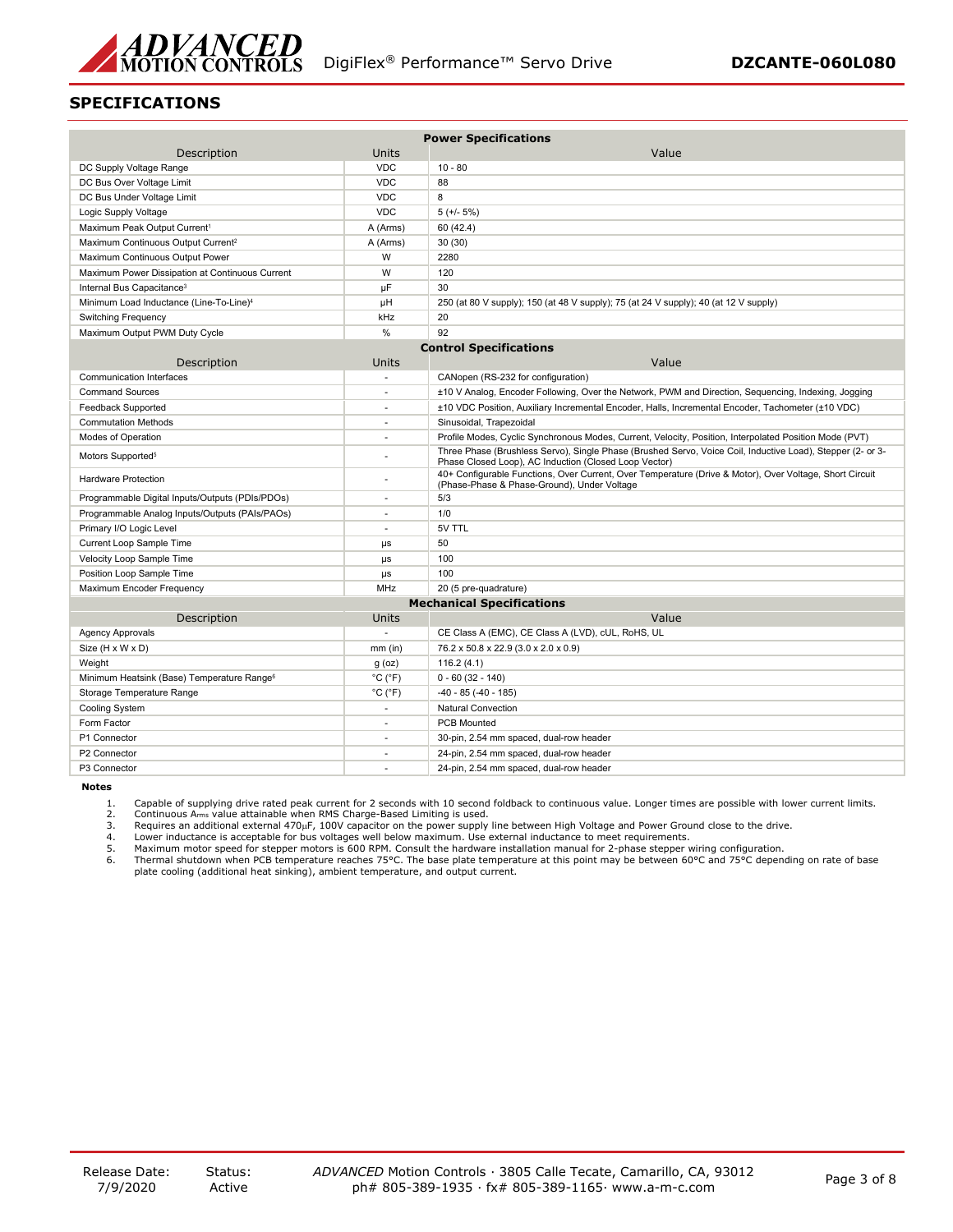

# **PIN FUNCTIONS**

|                |                                      | <b>P1 - Signal Connector</b>                                                            |            |
|----------------|--------------------------------------|-----------------------------------------------------------------------------------------|------------|
| Pin            | Name                                 | Description / Notes                                                                     | I/O        |
| $\mathbf{1}$   | CAN ADDR 0                           |                                                                                         |            |
| 2              | CAN ADDR 1                           | <b>CAN Bus Address Selector</b>                                                         |            |
| 3              | $PAI - (REF+)$                       |                                                                                         |            |
| $\overline{4}$ | PAI-1 - (REF-)                       | Differential Programmable Analog Input or Reference Signal Input (12-bit Resolution)    |            |
| 5              | <b>GND</b>                           | Ground                                                                                  | <b>GND</b> |
| 6              | <b>CAN BAUD</b>                      | CAN bus bit rate selector.                                                              |            |
| $\overline{7}$ | PDO-1                                | Programmable Digital Output                                                             | O          |
| 8              | PDO-2                                | Programmable Digital Output                                                             | O          |
| 9              | PDO-3                                | Programmable Digital Output                                                             | O          |
| 10             | PDI-1                                | Programmable Digital Input                                                              |            |
| 11             | PDI-2                                | Programmable Digital Input                                                              |            |
| 12             | PDI-3 (CAP-A / AUX ENC I)            | Programmable Digital Input or High Speed Capture or Auxiliary Encoder Index             |            |
| 13             | <b>RS232 RX</b>                      | Receive Line (RS-232)                                                                   |            |
| 14             | CAN RX                               | <b>CAN Receive Line (Requires External Transceiver)</b>                                 |            |
| 15             | <b>RS232 TX</b>                      | Transmit Line (RS-232)                                                                  | O          |
| 16             | CAN TX                               | <b>CAN Transmit Line (Requires External Transceiver)</b>                                | $\Omega$   |
| 17             | PDI-4 + (PWM+ / AUX ENC A+ / CAP-B+) | Programmable Digital Input or PWM or Auxiliary Encoder or High Speed Capture (For       |            |
| 18             | PDI-4 - (PWM- / AUX ENC A- / CAP-B-) | Single-Ended Signals see DZ HW Installation Manual)                                     |            |
| 19             | PDI-5 + (DIR+ / AUX ENC B+ / CAP-C+) | Programmable Digital Input or Direction or Auxiliary Encoder or High Speed Capture (For |            |
| 20             | PDI-5 - (DIR- / AUX ENC B- / CAP-C-) | Single-Ended Signals see DZ HW Installation Manual)                                     |            |
| 21             | <b>GND</b>                           | Ground                                                                                  | <b>GND</b> |
| 22             | <b>HALL A</b>                        |                                                                                         |            |
| 23             | <b>HALL B</b>                        | Single-ended Commutation Sensor Input                                                   |            |
| 24             | <b>HALL C</b>                        |                                                                                         |            |
| 25             | MOT ENC I+                           | Differential Encoder Index Input (see MC1XDZC02-HP1 datasheet for recommended signal    |            |
| 26             | MOT ENC I-                           | conditioning)                                                                           |            |
| 27             | MOT ENC A+                           | Differential Encoder A Channel Input (see MC1XDZC02-HP1 datasheet for recommended       |            |
| 28             | MOT ENC A-                           | signal conditioning)                                                                    |            |
| 29             | MOT ENC B+                           | Differential Encoder B Channel Input (see MC1XDZC02-HP1 datasheet for recommended       |            |
| 30             | MOT ENC B-                           | signal conditioning)                                                                    |            |

#### **P2 and P3 - Power Connector**

|     | Pin             | Name                | Description / Notes                                                                                                                                                                        | I/O        |
|-----|-----------------|---------------------|--------------------------------------------------------------------------------------------------------------------------------------------------------------------------------------------|------------|
| 1a  |                 | <b>LOGIC PWR</b>    | Logic Supply Input (P2 only; Reserved on P3)                                                                                                                                               |            |
|     | 1b              | <b>RESERVED</b>     | Reserved                                                                                                                                                                                   |            |
| 2a  | 2 <sub>b</sub>  | <b>GND</b>          | Ground.                                                                                                                                                                                    | <b>GND</b> |
| За  | 3b              | <b>GND</b>          |                                                                                                                                                                                            | <b>GND</b> |
| 4a  | 4b              | <b>HIGH VOLTAGE</b> | DC Power Input. 3A Continuous Current Rating Per Pin. 470uF, 100V external capacitor                                                                                                       |            |
| 5а  | 5b              | <b>HIGH VOLTAGE</b> | required between High Voltage and Ground.                                                                                                                                                  |            |
| 6a  | 6b              | <b>RESERVED</b>     | Reserved                                                                                                                                                                                   |            |
| 7a  | 7b              | MOTOR C             |                                                                                                                                                                                            | O          |
| 8a  | 8b              | MOTOR C             |                                                                                                                                                                                            | $\circ$    |
| 9а  | 9b              | <b>MOTOR B</b>      | Motor Phase Outputs. Current output distributed equally across both P2 and P3 connectors<br>$-8$ pins per motor phase. At ambient temperatures above 50 $\degree$ C, 3A continuous current | $\Omega$   |
| 10a | 10 <sub>b</sub> | <b>MOTOR B</b>      | carrying capacity per pin. At 25°C ambient, 6A continuous current carrying capacity per pin.                                                                                               | O          |
| 11a | 11 <sub>b</sub> | <b>MOTOR A</b>      |                                                                                                                                                                                            | O          |
| 12a | 12b             | <b>MOTOR A</b>      |                                                                                                                                                                                            | O          |

# **Pin Details**

# *CAN ADDR 0 (P1-1)*

This pin, CAN ADDR 0, as well as CAN ADDR 1, are used for CAN bus addressing. To set the CAN node address of a drive, use the formula

$$
CAMAddress = \frac{7 * Addr0}{3} + 8 * \frac{7 * Addr1}{3},
$$

where *CANAddress* is the desired node address and *Addr0* and *Addr1* represent the voltage that should be applied to pins CAN ADDR 0 and CAN ADDR 1, respectively. The values for *Addr0* and *Addr1* are always integer multiples of 3/7 V within the range 0- 3 V. Examples of the voltages required to set certain node addresses are given in the table below. Note that setting a CAN

| Release Date: | Status: | ADVANCED Motion Controls · 3805 Calle Tecate, Camarillo, CA, 93012 | Page 4 of 8 |
|---------------|---------|--------------------------------------------------------------------|-------------|
| 7/9/2020      | Active  | ph# 805-389-1935 $\cdot$ fx# 805-389-1165 $\cdot$ www.a-m-c.com    |             |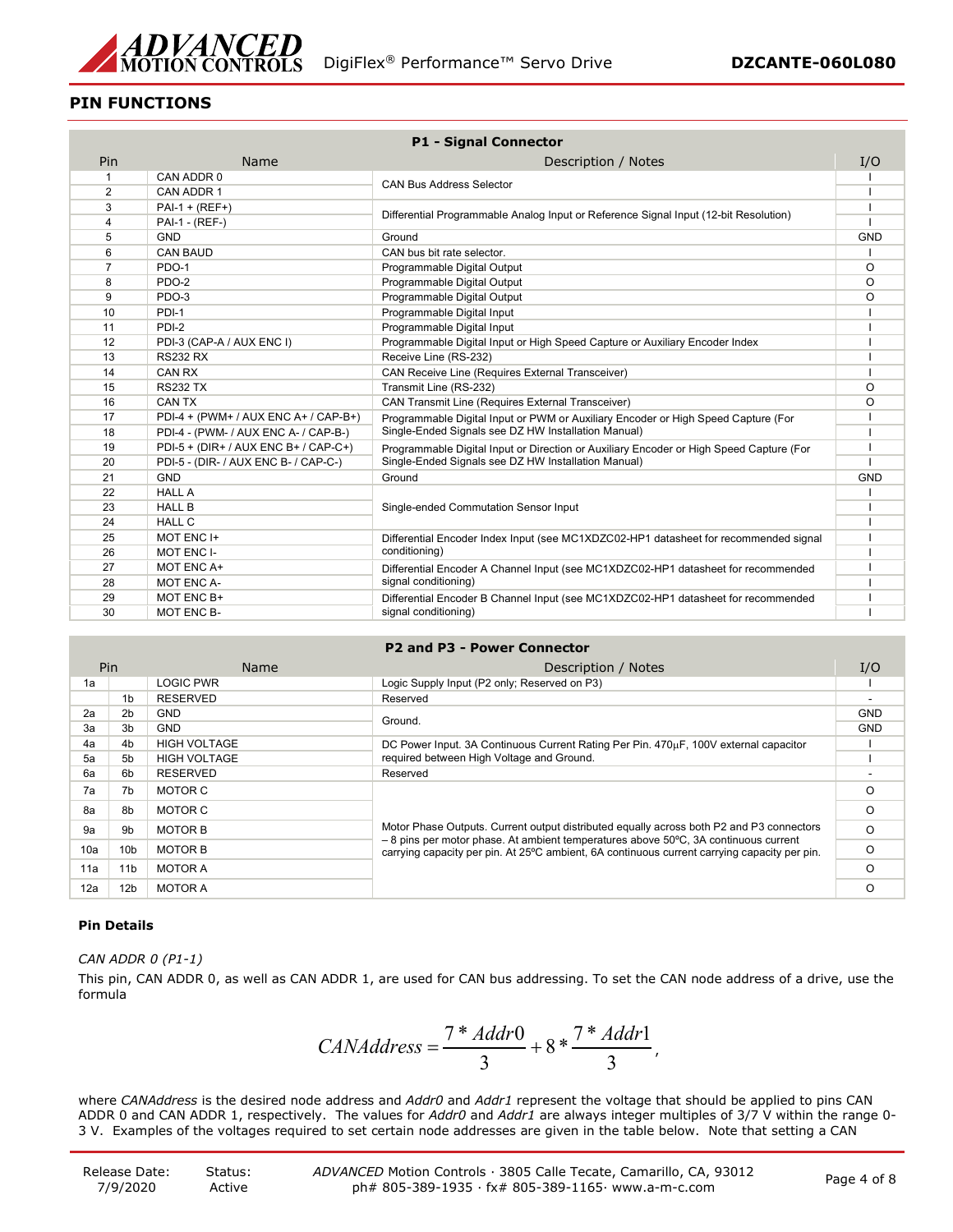

address of 0 will utilize the address stored in non-volatile memory. Voltages that result in an address above 63 are reserved and should not be used. Addresses above 63 can be set using DriveWare® or network commands.

| <b>CAN ADDR 0 Value (V)</b> | <b>CAN ADDR 1 Value (V)</b> | <b>CAN ADDR Tolerance (V)</b> | <b>CAN Address (Node #)</b>           |
|-----------------------------|-----------------------------|-------------------------------|---------------------------------------|
|                             |                             | ±0.1                          | Address stored in non-volatile memory |
| 3/7(0.43)                   |                             | ±0.1                          |                                       |
| 6/7(0.86)                   |                             | ±0.1                          |                                       |
| 9/7(1.3)                    |                             | ±0.1                          |                                       |
| .                           | $\cdots$                    | ±0.1                          | .                                     |
| 18/7 (2.57)                 | 21/7(3.0)                   | ±0.1                          | 62                                    |
| 21/7(3.0)                   | 21/7(3.0)                   | ±0.1                          | 63                                    |

#### *CAN BAUD (P1-6)*

The CAN bit rate is set by applying the appropriate voltage to the CAN BAUD pin as given in the table below. Note that higher bit rates are possible when using the value stored in NVM.

| <b>CAN BAUD Value (V)</b> | <b>CAN BAUD Tolerance (V)</b> | <b>CAN Bus Bit Rate (bits/s)</b>       |
|---------------------------|-------------------------------|----------------------------------------|
|                           | ±0.388                        | Bit rate stored in non-volatile memory |
|                           | ±0.388                        | 500k                                   |
|                           | ±0.388                        | 250k                                   |
|                           | ±0.388                        | 125k                                   |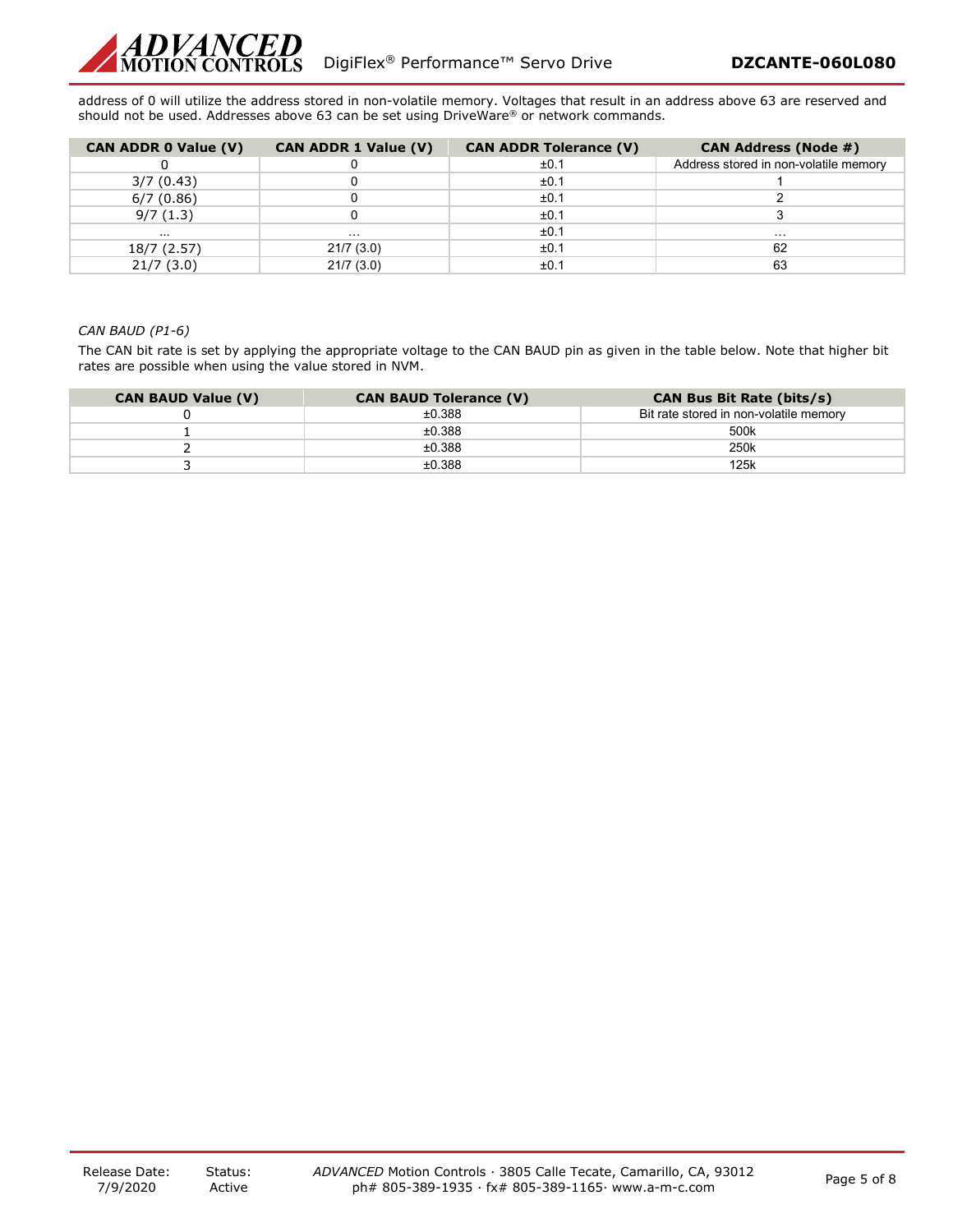

# **MECHANICAL INFORMATION**



|                              |                     | <b>P2 - Power Connector</b>                                                                                                                                                                                                                                                                                                                                                                       |
|------------------------------|---------------------|---------------------------------------------------------------------------------------------------------------------------------------------------------------------------------------------------------------------------------------------------------------------------------------------------------------------------------------------------------------------------------------------------|
| <b>Connector Information</b> |                     | 24-pin, 2.54 mm spaced, dual-row header                                                                                                                                                                                                                                                                                                                                                           |
|                              | Details             | Samtec: SSM-112-L-DV (SMT); BCS-112-L-D-PE (Pass-through)                                                                                                                                                                                                                                                                                                                                         |
| <b>Mating Connector</b>      | Included with Drive | No                                                                                                                                                                                                                                                                                                                                                                                                |
|                              |                     | 7a MOTOR C<br>HIGH VOLTAGE 5a -<br>8a MOTOR C<br>HIGH VOLTAGE 4a -<br>- 9a MOTOR B<br>$GND 3a$ $-$<br>10a MOTOR B<br>GND 2a<br>11a MOTOR A<br>LOGIC PWR 1a<br>$-12a$ MOTOR A<br>والإلغاظ فالعامل والعالمان<br>sisisisisisisisisis<br>GND $2b$ -<br>$-$ 12b MOTOR A<br>GND 3b-<br>$-$ 11b MOTOR A<br>HIGH VOLTAGE 4b-<br>10b MOTOR B<br>HIGH VOLTAGE 5b -<br>9b MOTOR B<br>8b MOTOR C<br>b MOTOR C |

|                         |                     | <b>P3 - Power Connector</b>                                                                                                                                                                                                                                                                                                                                                 |
|-------------------------|---------------------|-----------------------------------------------------------------------------------------------------------------------------------------------------------------------------------------------------------------------------------------------------------------------------------------------------------------------------------------------------------------------------|
| Connector Information   |                     | 24-pin, 2.54 mm spaced, dual-row header                                                                                                                                                                                                                                                                                                                                     |
|                         | Details             | Samtec: SSM-112-L-DV (SMT); BCS-112-L-D-PE (Pass-through)                                                                                                                                                                                                                                                                                                                   |
| <b>Mating Connector</b> | Included with Drive | No                                                                                                                                                                                                                                                                                                                                                                          |
|                         |                     | - 7a MOTOR C<br>HIGH VOLTAGE 5a -<br>8a MOTOR C<br>HIGH VOLTAGE 4a-<br>- 9a MOTOR B<br>$GND 3a$ $-$<br>$-10a$ MOTOR B<br>GND 2a<br>- 11a MOTOR A<br>$-$ 12a MOTOR A<br>لتأليا فالتأليا فالتأليا فالتأليان<br>GND $2b$ -<br>$-$ 12b MOTOR A<br>GND 3b<br>$-11b$ MOTOR A<br>HIGH VOLTAGE 4b<br>- 10b MOTOR B<br>HIGH VOLTAGE 5b -<br>- 9b MOTOR B<br>8b MOTOR C<br>7b MOTOR C |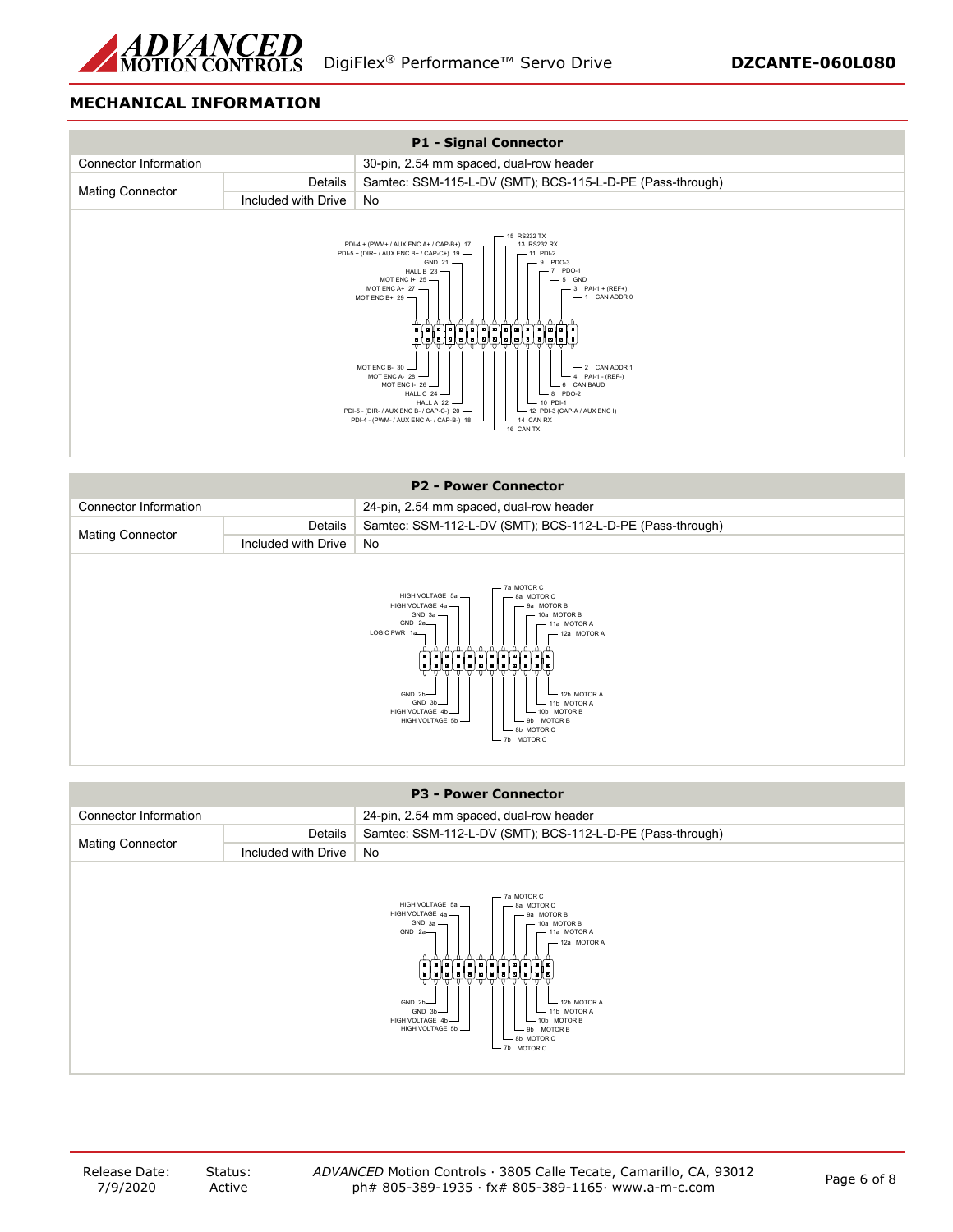

# **MOUNTING DIMENSIONS**